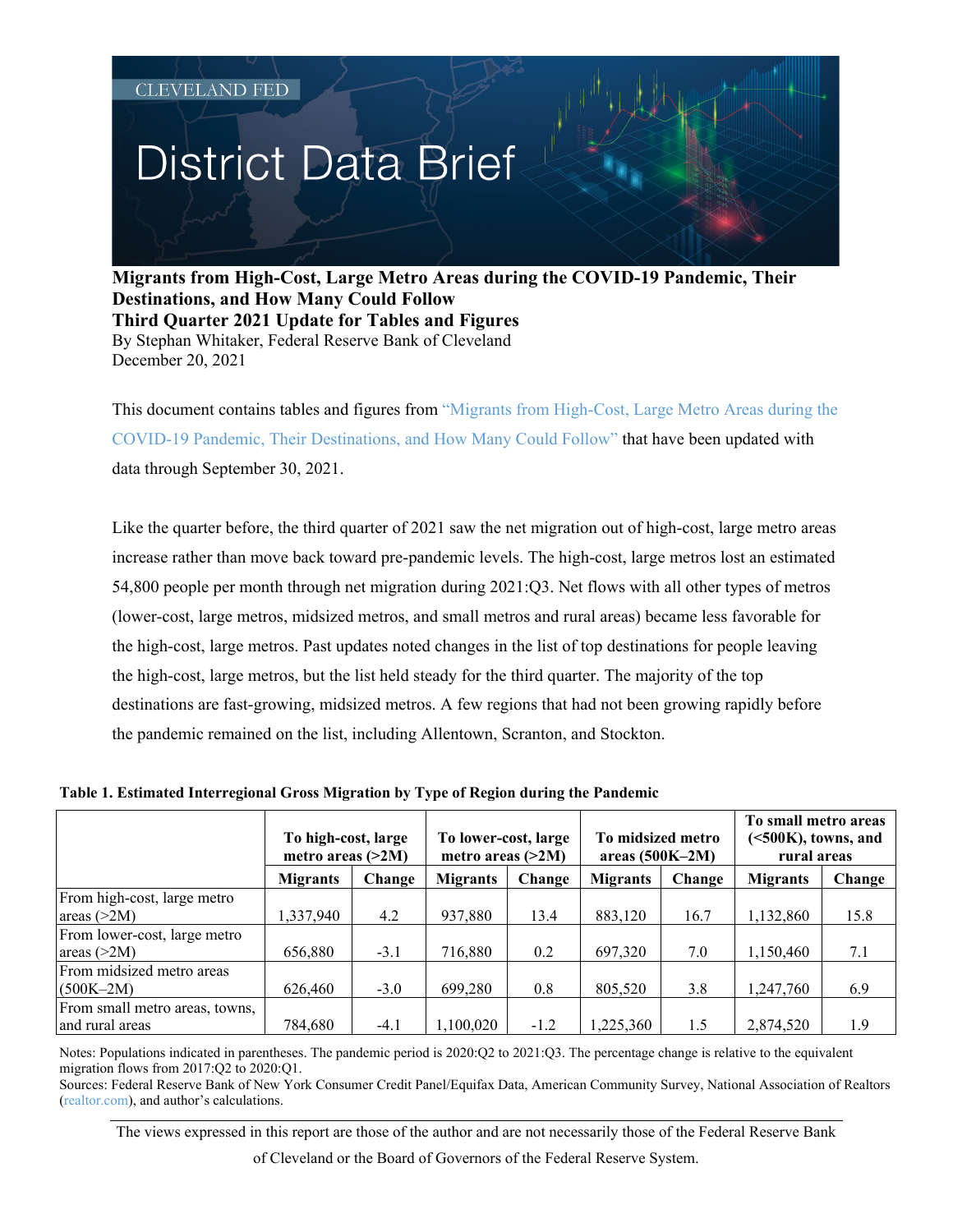

**Figure 1. Net Migration between High-Cost, Large Metro Areas and Other Types of Regions**

Sources: Federal Reserve Bank of New York Consumer Credit Panel/Equifax Data, American Community Survey, National Association of Realtors [\(realtor.com\)](https://www.realtor.com/research/data/), and author's calculations.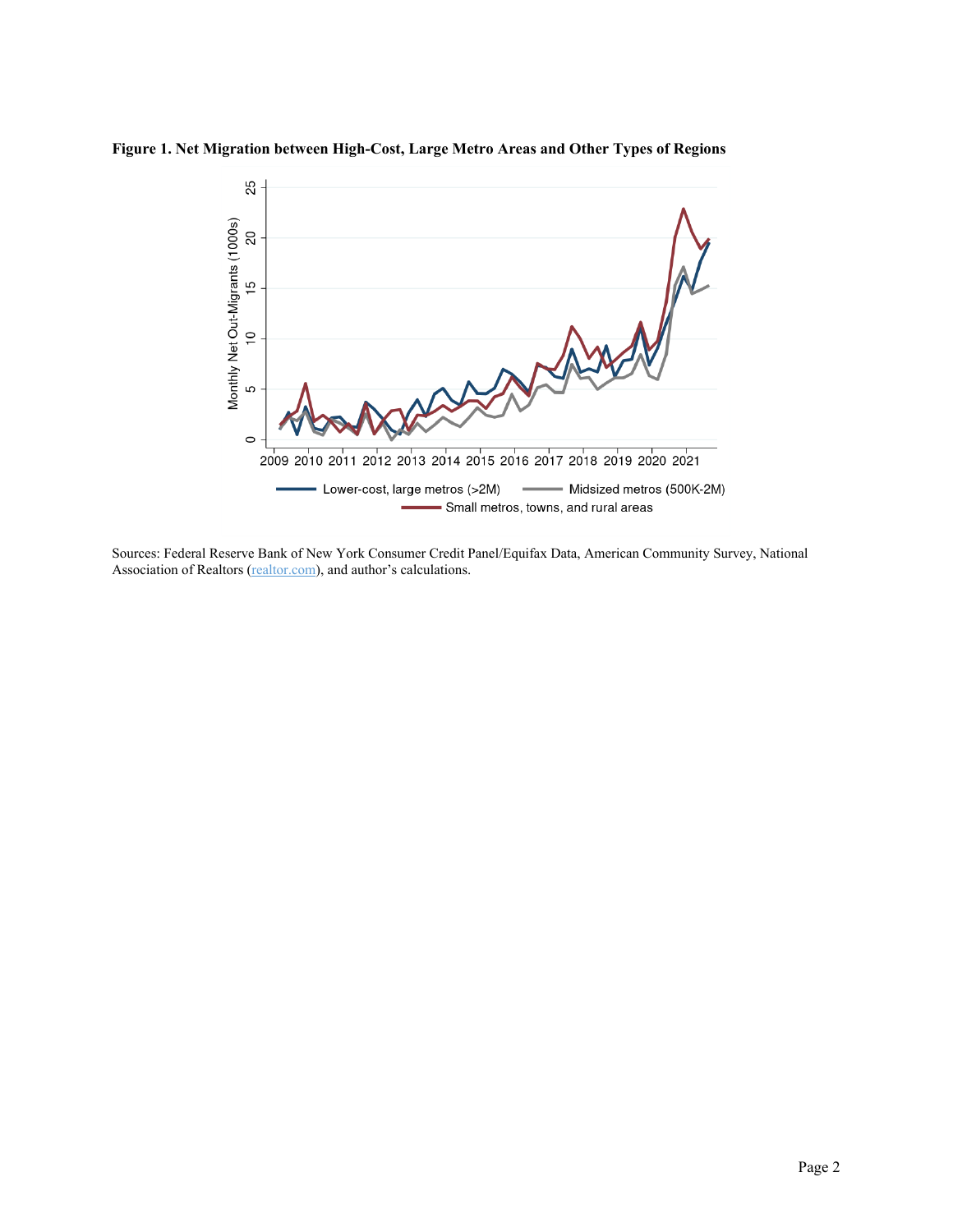|               | To high-cost, large<br>metro areas $(>2M)$ |         | To lower-cost,<br>large metro areas<br>(>2M) |        | To midsized metro<br>areas (500K-2M) |        | To small metro<br>areas $(<500K)$ ,<br>towns, and rural<br>areas |        |
|---------------|--------------------------------------------|---------|----------------------------------------------|--------|--------------------------------------|--------|------------------------------------------------------------------|--------|
|               |                                            |         |                                              |        |                                      |        |                                                                  |        |
|               | <b>Migrants</b>                            | Change  | <b>Migrants</b>                              | Change | <b>Migrants</b>                      | Change | <b>Migrants</b>                                                  | Change |
| New York      | 193,500                                    | 10.8    | 216,200                                      | 20.6   | 213,580                              | 23.9   | 180,680                                                          | 25.2   |
| Los Angeles   | 278,000                                    | 6.1     | 123,480                                      | 22.3   | 102,220                              | 20.8   | 93,340                                                           | 14.3   |
| Washington    | 73,140                                     | $-6.3$  | 116,340                                      | 6.7    | 84,360                               | 8.1    | 106,780                                                          | 12.1   |
| Chicago       | 65,620                                     | $-6.8$  | 100,340                                      | 7.1    | 68,220                               | 9.0    | 112,160                                                          | 9.0    |
| San Francisco | 154,700                                    | 17.7    | 41,860                                       | 23.2   | 49,920                               | 25.0   | 80,000                                                           | 25.1   |
| Miami         | 70,400                                     | $-5.5$  | 92,640                                       | 6.0    | 72,860                               | 16.9   | 88,700                                                           | 12.5   |
| Riverside     | 130,660                                    | 4.0     | 41,880                                       | 20.8   | 28,660                               | 7.0    | 50,720                                                           | 15.4   |
| <b>Boston</b> | 57,300                                     | 1.0     | 32,360                                       | 3.6    | 91,340                               | 14.2   | 66,680                                                           | 20.8   |
| Seattle       | 48,520                                     | $-6.6$  | 38,740                                       | 7.8    | 36,060                               | 8.4    | 95,120                                                           | 11.2   |
| San Diego     | 86,780                                     | $-1.2$  | 40,960                                       | 14.4   | 38,000                               | 18.0   | 48,480                                                           | 9.6    |
| Denver        | 27,520                                     | $-3.0$  | 39,760                                       | 9.4    | 38,220                               | 8.8    | 76,700                                                           | 12.6   |
| San Jose      | 85,960                                     | 7.8     | 18,420                                       | 28.2   | 21,100                               | 19.8   | 27,700                                                           | 10.4   |
| Sacramento    | 39,860                                     | 0.0     | 15,620                                       | 21.0   | 21,440                               | 16.4   | 47,540                                                           | 13.6   |
| Portland      | 25,980                                     | $-11.0$ | 19,280                                       | 14.3   | 17,140                               | 13.0   | 58,260                                                           | 7.5    |

**Table 2. Estimated Migration from the High-Cost, Large Metro Areas to Other Types of Regions during the Pandemic** 

Notes: Populations indicated in parentheses. The pandemic period is 2020:Q2 to 2021:Q3. The percentage change is relative to the equivalent migration flows from 2017:Q2 to 2020:Q1. The city name indicates the core based statistical area [\(www.census.gov/geographies/reference-maps/2020/geo/cbsa.html\)](https://www.census.gov/geographies/reference-maps/2020/geo/cbsa.html).

Sources: Federal Reserve Bank of New York Consumer Credit Panel/Equifax Data, American Community Survey, National Association of Realtors [\(realtor.com\)](https://www.realtor.com/research/data/), and author's calculations.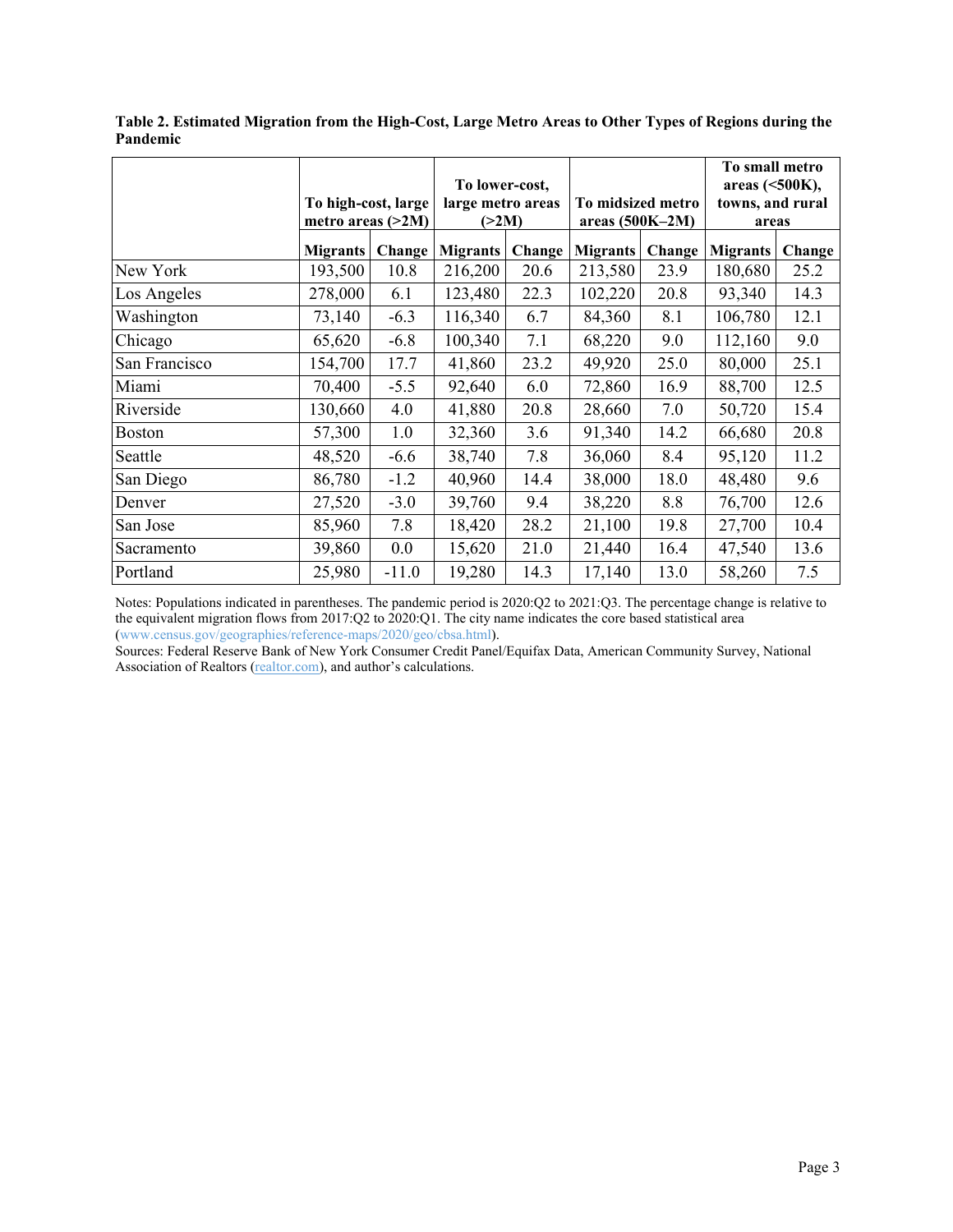|               | To other regions<br>within 150 miles |        | To other regions<br>beyond 150 miles |        |  |
|---------------|--------------------------------------|--------|--------------------------------------|--------|--|
|               | <b>Migrants</b>                      | Change | <b>Migrants</b>                      | Change |  |
| New York      | 203,680                              | 27.0   | 600,280                              | 17.7   |  |
| Los Angeles   | 208,100                              | 13.9   | 388,940                              | 12.2   |  |
| Washington    | 117,900                              | 10.1   | 262,720                              | 3.8    |  |
| Chicago       | 64,540                               | 12.0   | 281,800                              | 3.6    |  |
| San Francisco | 124,700                              | 21.7   | 201,780                              | 21.0   |  |
| Miami         | 50,420                               | 36.0   | 274,180                              | 3.1    |  |
| Riverside     | 112,120                              | 5.0    | 139,800                              | 12.5   |  |
| <b>Boston</b> | 109,120                              | 20.1   | 138,560                              | 4.7    |  |
| Seattle       | 52,940                               | 4.4    | 165,500                              | 6.1    |  |
| San Diego     | 52,740                               | 4.1    | 161,480                              | 8.1    |  |
| Denver        | 42,820                               | 11.6   | 139,380                              | 7.5    |  |
| San Jose      | 77,960                               | 9.3    | 75,220                               | 14.8   |  |
| Sacramento    | 50,480                               | 10.5   | 73,980                               | 9.9    |  |
| Portland      | 34,300                               | 0.6    | 86,360                               | 6.2    |  |

**Table 3. Estimated Migration from High-Cost, Large Metro Areas to Other Regions by Distance during the Pandemic** 

Notes: The pandemic period is 2020:Q2 to 2021:Q3. The percentage change is relative to the equivalent migration flows 2017:Q2 to 2020:Q1. The city name indicates the core based statistical area [\(www.census.gov/geographies/reference](https://www.census.gov/geographies/reference-maps/2020/geo/cbsa.html)[maps/2020/geo/cbsa.html\)](https://www.census.gov/geographies/reference-maps/2020/geo/cbsa.html).

Sources: Federal Reserve Bank of New York Consumer Credit Panel/Equifax Data, American Community Survey, National Association of Realtors [\(realtor.com\)](https://www.realtor.com/research/data/), and author's calculations.